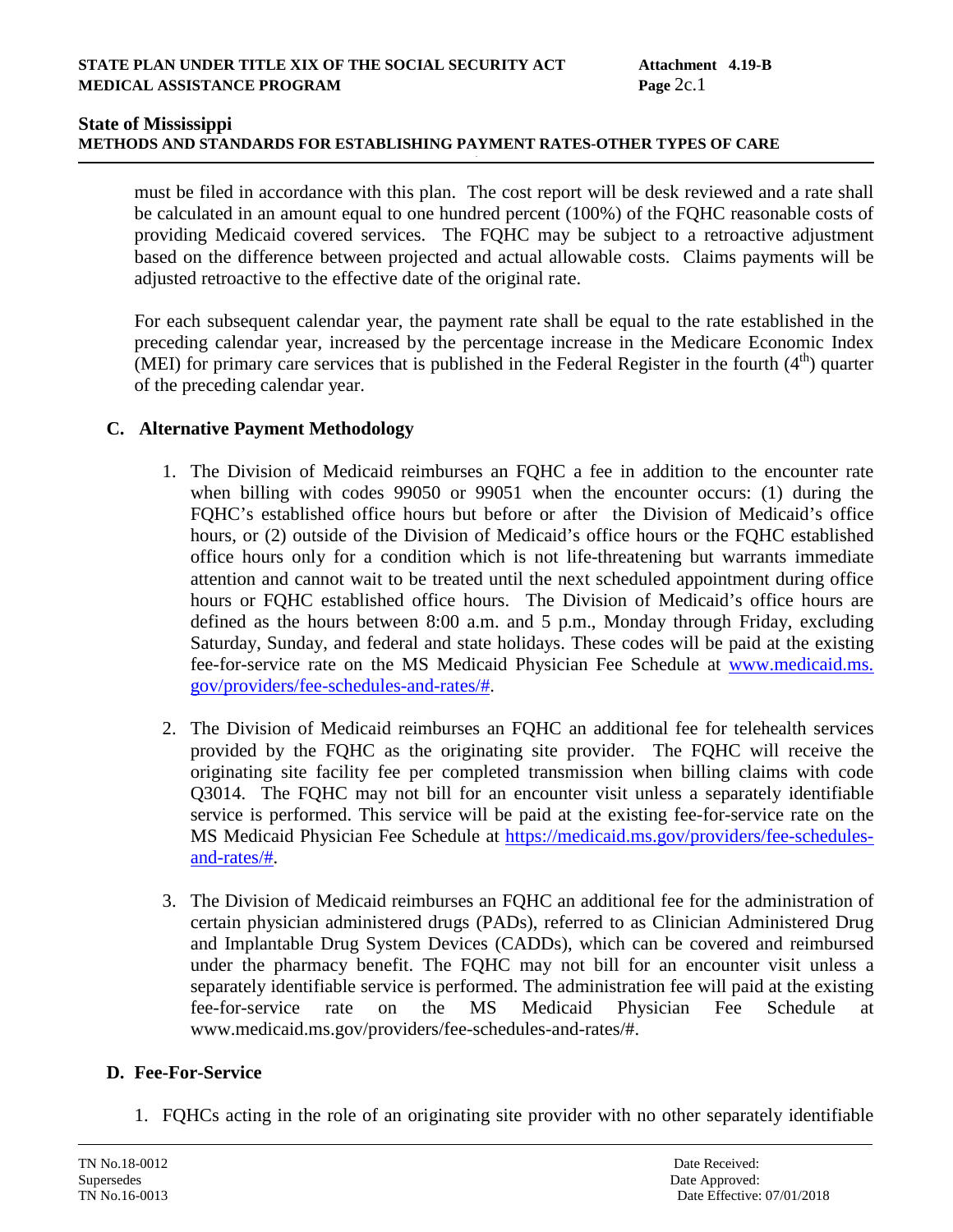### **METHODS AND STANDARDS FOR ESTABLISHING PAYMENT RATES-OTHER TYPES OF CARE**

service being provided will only be paid the telehealth originating site fee per completed transmission and will not receive reimbursement for an encounter. This service will be paid at the existing fee-for-service rate on the MS Medicaid Physician Fee Schedule at [https://medicaid.ms.gov/providers/fee-schedules-and-rates/#.](https://medicaid.ms.gov/providers/fee-schedules-and-rates/)

2. FQHCs administering certain physician administered drugs, referred to as CADDs, covered and reimbursed through the pharmacy benefit with no other separately identifiable service being provided will only be paid the administration fee and will not receive reimbursement for an encounter. This service will paid at the existing fee-for-service rate on the MS Medicaid Physician Fee Schedule at https://medicaid.ms.gov/providers/fee-schedules-and-rates/#.

### **E. Change in Scope of Services**

A change in the scope of services is defined as a change in the type, intensity, duration and/or amount of services. A change in the scope of services shall occurs if: (1) the FQHC has added or has dropped any services that meets the definition of an FQHC service as provided in section 1905(a)(2)(B) and (C) of the SSA; and, (2) the service is included as a covered Medicaid service under the Mississippi Medicaid state plan. A change in intensity could be a change in the amount of health care services provided by the FQHC in an average encounter.

A change in the scope of services does not mean the addition or reduction of staff members to or from an existing service. An increase or decrease in the number of encounters does not generally constitute a change in the scope of services. A change in the cost of a service is not considered in and of itself a change in the scope of services.

An FQHC must notify the Division of Medicaid in writing of any change in the scope of services by the end of the calendar year in which the change occurred, including decreases in scope of services. The Division of Medicaid will adjust an FQHC PPS rate if the following criteria are met: (1) the FQHC can demonstrate that there is a valid and documented change in the scope of services, and (2) the change in scope of services results in at least a five percent (5%) increase or decrease in the FQHC PPS rate for the calendar year in which the change in scope of service took place.

A change in the scope of services generally does not mean the addition or reduction of staff members to or from an existing service. An increase or decrease in the number of encounters generally does not constitute a change in the scope of services. Also, a change in the cost of a service is not considered in and of itself a change in the scope of services.

An FQHC must submit a request for an adjustment to its PPS rate no later than one hundred eighty (180) days after the settlement date of FQHC Medicare final settlement cost report for the FQHC's first full fiscal year of operation with the change in scope of services. The request must include the first final settlement cost report that includes twelve (12) months of costs for the new service. The adjustment will be granted only if the cost related to the change in scope of services results in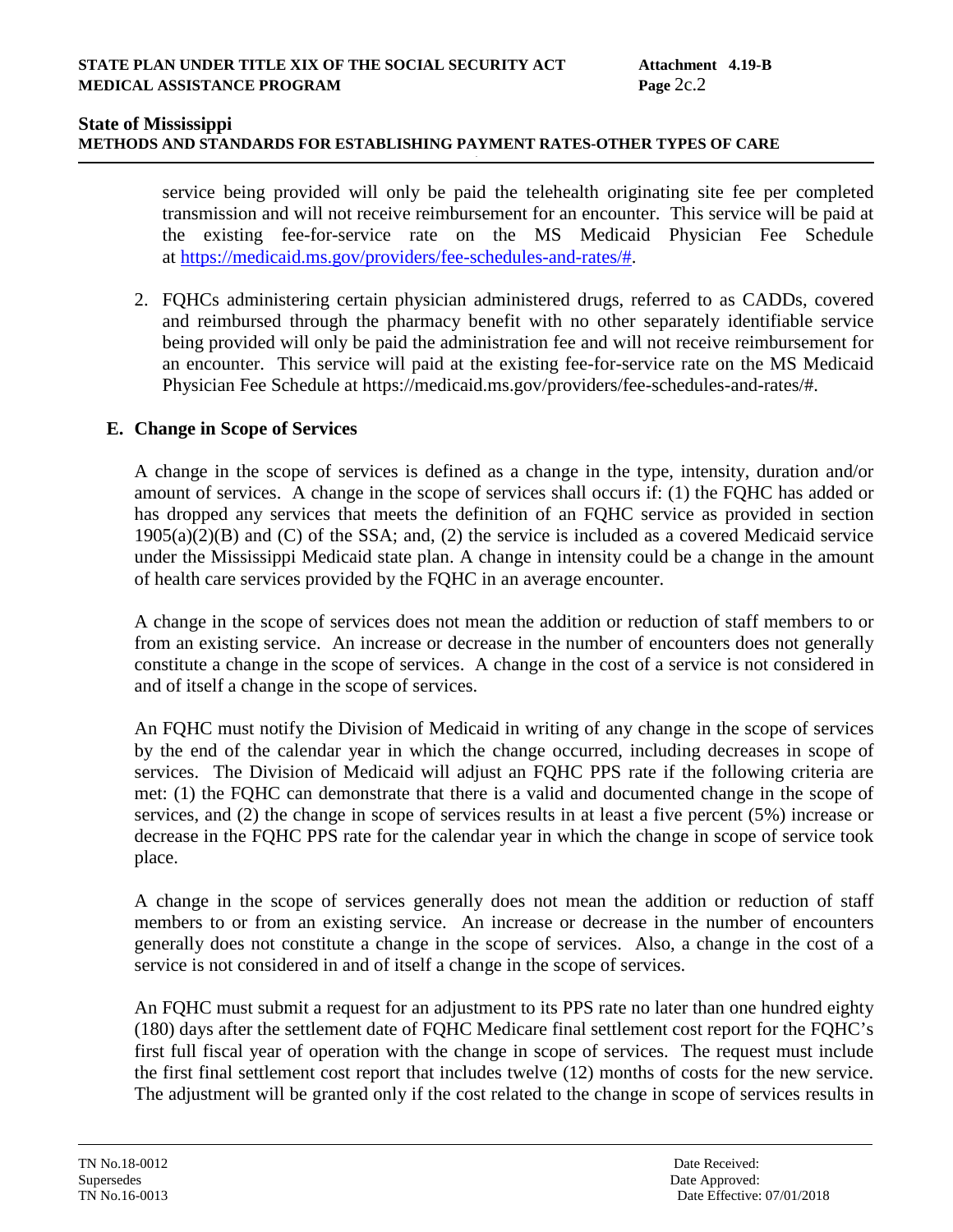## **State of Mississippi METHODS AND STANDARDS FOR ESTABLISHING PAYMENT RATES-OTHER TYPES OF CARE**

at least a five percent (5%) increase or decrease in the FQHC PPS rate for the calendar year in which the change in scope of services took place. The cost related to a change in scope of services will be subject to reasonable cost criteria identified in accordance with 45 C.F.R. Part 75 Uniform Administrative Requirements, Cost Principles, and Audit Requirements for HHS Awards and 42 C.F.R. Part 413 Principles of Reasonable Cost Reimbursement.

It is the responsibility of the FQHC to notify the Division of Medicaid of any change in the scope of services and provide proper and valid documentation to support the rate change. Such required documentation must include, at a minimum, a detailed working trial balance demonstrating the increase or decrease in the FQHC PPS rate as a result of the change in scope of services. The Division of Medicaid will require the FQHC to provide such documentation in a format acceptable to the Division of Medicaid, including providing such documentation upon the Division of Medicaid's pre-approved forms. The Division of Medicaid will also request additional information as it sees fit in order to sufficiently determine whether any change in scope of services has occurred. The instructions and forms for submitting a request due to a change in scope of services can be found at [www.medicaid.ms.gov/resources/forms/.](http://www.medicaid.ms.gov/resources/forms/)

Adjustments to the PPS rate for the increase or decrease in scope of services are reflected in the PPS rate for services provided in the calendar year following the calendar year in which the change in scope of services took place. The revised PPS rate generally cannot exceed the cost per visit from the most recent audited cost report.

## **F. Allowable Costs**

Allowable costs are those costs that result from providing covered services. They are reasonable in amount and are necessary for the efficient delivery of those services. Allowable costs include the direct cost center component (i.e., salaries and supplies) of providing the covered services and an allocated portion of overhead (i.e., administration and facility).

## **G. Out-Of-State Providers**

The Division of Medicaid does not enroll out-of-state providers to provide FQHC services.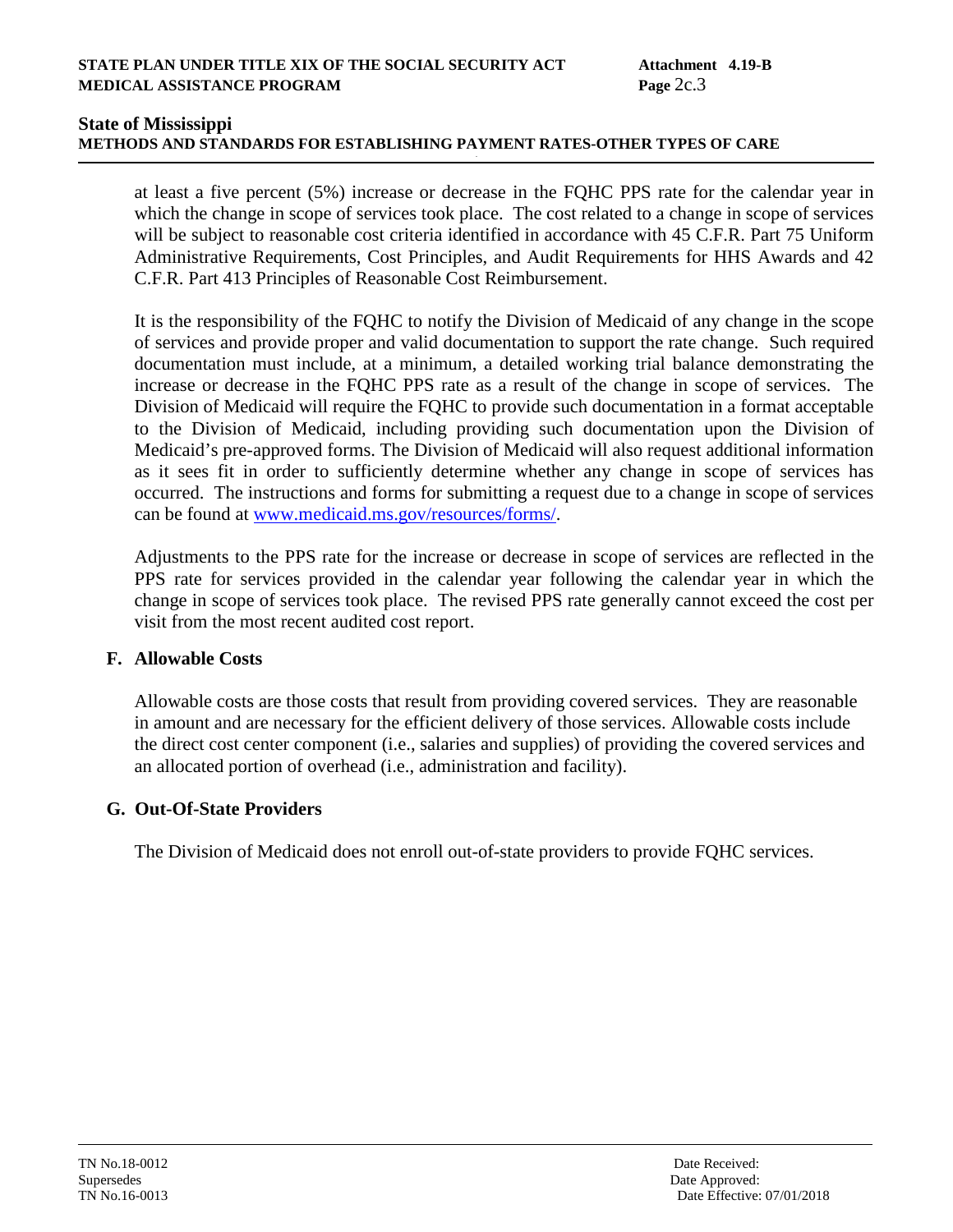# **METHODS AND STANDARDS FOR ESTABLISHING PAYMENT RATES-OTHER TYPES OF CARE**

must be filed in accordance with this plan. The cost report will be desk reviewed and a rate shall be calculated in an amount equal to one hundred percent (100%) of the FQHC reasonable costs of providing Medicaid covered services. The FQHC may be subject to a retroactive adjustment based on the difference between projected and actual allowable costs. Claims payments will be adjusted retroactive to the effective date of the original rate.

For each subsequent calendar year, the payment rate shall be equal to the rate established in the preceding calendar year, increased by the percentage increase in the Medicare Economic Index (MEI) for primary care services that is published in the Federal Register in the fourth  $(4<sup>th</sup>)$  quarter of the preceding calendar year.

## **C. Alternative Payment Methodology**

- 1. The Division of Medicaid reimburses an FQHC a fee in addition to the encounter rate when billing with codes 99050 or 99051 when the encounter occurs: (1) during the FQHC's established office hours but before or after the Division of Medicaid's office hours, or (2) outside of the Division of Medicaid's office hours or the FQHC established office hours only for a condition which is not life-threatening but warrants immediate attention and cannot wait to be treated until the next scheduled appointment during office hours or FQHC established office hours. The Division of Medicaid's office hours are defined as the hours between 8:00 a.m. and 5 p.m., Monday through Friday, excluding Saturday, Sunday, and federal and state holidays. These codes will be paid at the existing fee-for-service rate on the MS Medicaid Physician Fee Schedule at www.medicaid.ms. gov/providers/fee-schedules-and-rates/#.
- 2. The Division of Medicaid reimburses an FQHC an additional fee for telehealth services provided by the FQHC as the originating site provider. The FQHC will receive the originating site facility fee per completed transmission when billing claims with code Q3014. The FQHC may not bill for an encounter visit unless a separately identifiable service is performed. This service will be paid at the existing fee-for-service rate on the MS Medicaid Physician Fee Schedule at [https://medicaid.ms.gov/providers/fee-schedules](https://medicaid.ms.gov/providers/fee-schedules-and-rates/)[and-rates/#.](https://medicaid.ms.gov/providers/fee-schedules-and-rates/)
- The Division of Medicaid reimburses an FQHC an additional fee for the administration of certain physician administered drugs (PADs), referred to as Clinician Administered Drug and Implantable Drug System Devices (CADDs), which can be covered and reimbursed under the pharmacy benefit. The FQHC may not bill for an encounter visit unless a separately identifiable service is performed. The administration fee will paid at the existing fee-for-service rate on the MS Medicaid Physician Fee Schedule at www.medicaid.ms.gov/providers/fee-schedules-and-rates/#.

## **D. Fee-For-Service**

1. FQHCs acting in the role of an originating site provider with no other separately identifiable

 $\overline{a}$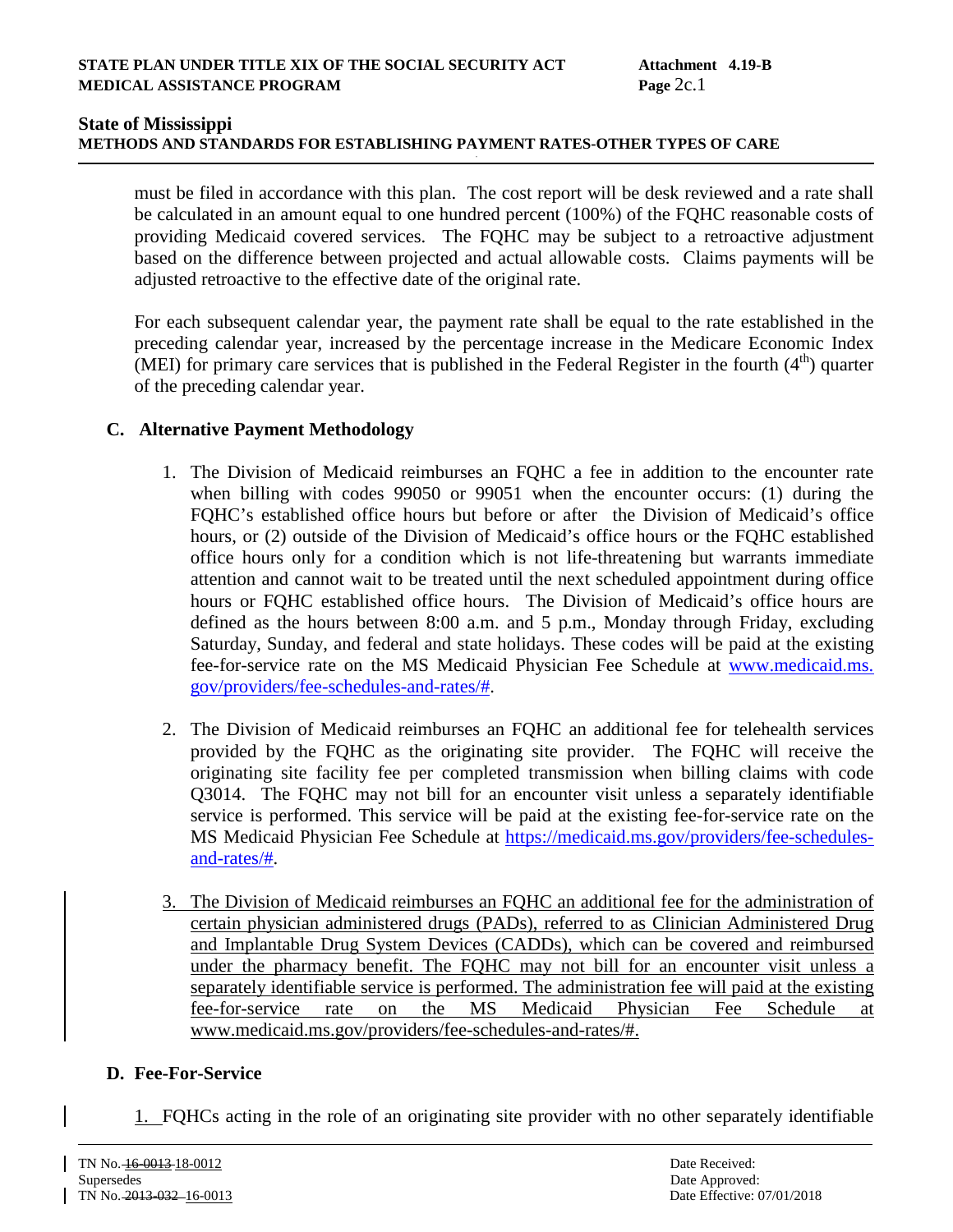#### **METHODS AND STANDARDS FOR ESTABLISHING PAYMENT RATES-OTHER TYPES OF CARE**

service being provided will only be paid the telehealth originating site fee per completed transmission and will not receive reimbursement for an encounter. This service will be paid at the existing fee-for-service rate on the MS Medicaid Physician Fee Schedule at [https://medicaid.ms.gov/providers/fee-schedules-and-rates/#.](https://medicaid.ms.gov/providers/fee-schedules-and-rates/)

2. FQHCs administering certain physician administered drugs, referred to as CADDs, covered and reimbursed through the pharmacy benefit with no other separately identifiable service being provided will only be paid the administration fee and will not receive reimbursement for an encounter. This service will paid at the existing fee-for-service rate on the MS Medicaid Physician Fee Schedule at https://medicaid.ms.gov/providers/fee-schedules-and-rates/#.

#### **E. Change in Scope of Services**

A change in the scope of services is defined as a change in the type, intensity, duration and/or amount of services. A change in the scope of services shall occurs if: (1) the elinie-FQHC RHC has added or has dropped any services that meets the definition of an FQHC RHC service as provided in section 1905(a)(2)(B) and (C) of the SSA; and, (2) the service is included as a covered Medicaid service under the Mississippi Medicaid state plan. A change in intensity could be a change in the amount of health care services provided by the FQHC RHC in an average encounter.

A change in the scope of services does not mean the addition or reduction of staff members to or from an existing service. An increase or decrease in the number of encounters does not generally constitute a change in the scope of services. A change in the cost of a service is not considered in and of itself a change in the scope of services.

An FQHC must notify the Division of Medicaid in writing of any change in the scope of services by the end of the calendar year in which the change occurred, including decreases in scope of services. The Division of Medicaid will adjust an FQHC PPS rate if the following criteria are met: (1) the FQHC can demonstrate that there is a valid and documented change in the scope of services, and (2) the change in scope of services results in at least a five percent (5%) increase or decrease in the FQHC PPS rate for the calendar year in which the change in scope of service took place.

A change in the scope of services generally does not mean the addition or reduction of staff members to or from an existing service. An increase or decrease in the number of encounters generally does not constitute a change in the scope of services. Also, a change in the cost of a service is not considered in and of itself a change in the scope of services.

An FQHC must submit a request for an adjustment to its PPS rate no later than one hundred eighty (180) days after the settlement date of FQHC Medicare final settlement cost report for the FQHC's first full fiscal year of operation with the change in scope of services. The request must include the first final settlement cost report that includes twelve (12) months of costs for the new service. The adjustment will be granted only if the cost related to the change in scope of services results in